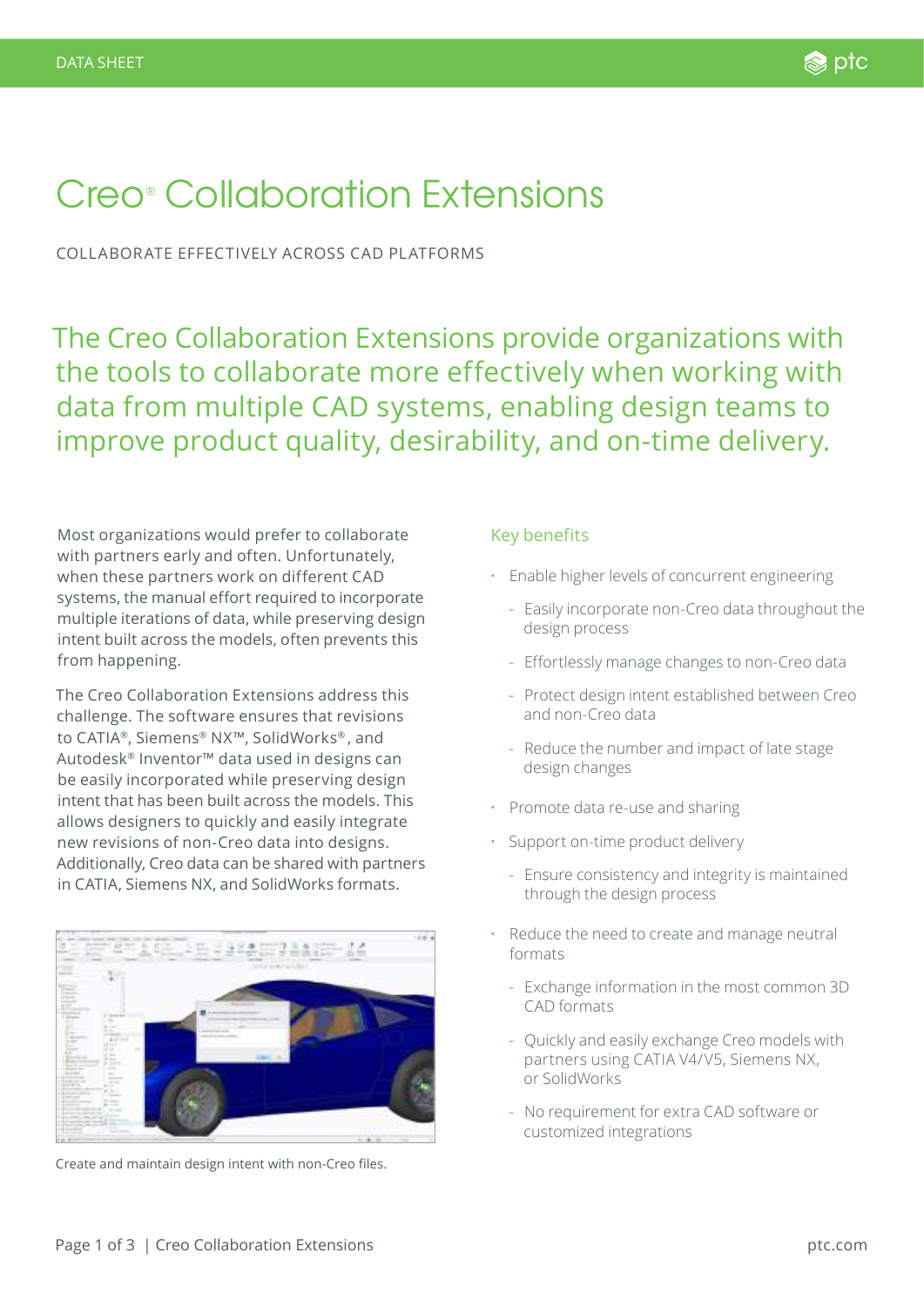- Enable seamless updates
	- Quickly and easily incorporate new revisions of non-Creo parts and assemblies into your designs
	- Maintain design intent across models regardless of where they come from

| 1.11<br>Daniel Corp.<br>-<br>----<br>Charles Constitution                                                                                                                                                                                                                                                                                                                                                                                                                                                                       | <br>m<br><b>Sec</b><br>$\sim$<br>$\sim$<br><b>Science</b><br><b>STATISTICS</b>                                                                                                                                                                                                                                                                                                                                                                                                                                                                                                                                                                                                                                                  | 2233<br>$\frac{1}{2} \left( \frac{1}{2} \right) \left( \frac{1}{2} \right) \left( \frac{1}{2} \right) \left( \frac{1}{2} \right) \left( \frac{1}{2} \right) \left( \frac{1}{2} \right) \left( \frac{1}{2} \right) \left( \frac{1}{2} \right) \left( \frac{1}{2} \right) \left( \frac{1}{2} \right) \left( \frac{1}{2} \right) \left( \frac{1}{2} \right) \left( \frac{1}{2} \right) \left( \frac{1}{2} \right) \left( \frac{1}{2} \right) \left( \frac{1}{2} \right) \left( \frac$<br><b>Service Control</b><br>-<br>and the chief stray of desired<br>The state of the state and<br>$100 - 100$ | ř<br><b>Service Construction</b><br>state that<br>TANK OF |
|---------------------------------------------------------------------------------------------------------------------------------------------------------------------------------------------------------------------------------------------------------------------------------------------------------------------------------------------------------------------------------------------------------------------------------------------------------------------------------------------------------------------------------|---------------------------------------------------------------------------------------------------------------------------------------------------------------------------------------------------------------------------------------------------------------------------------------------------------------------------------------------------------------------------------------------------------------------------------------------------------------------------------------------------------------------------------------------------------------------------------------------------------------------------------------------------------------------------------------------------------------------------------|--------------------------------------------------------------------------------------------------------------------------------------------------------------------------------------------------------------------------------------------------------------------------------------------------------------------------------------------------------------------------------------------------------------------------------------------------------------------------------------------------------------------------------------------------------------------------------------------------|-----------------------------------------------------------|
| w                                                                                                                                                                                                                                                                                                                                                                                                                                                                                                                               |                                                                                                                                                                                                                                                                                                                                                                                                                                                                                                                                                                                                                                                                                                                                 | 一千千千年二年<br>and to de-                                                                                                                                                                                                                                                                                                                                                                                                                                                                                                                                                                            |                                                           |
| ----<br>--                                                                                                                                                                                                                                                                                                                                                                                                                                                                                                                      | 1. E. L. Democratic control of the company<br>and the company company of                                                                                                                                                                                                                                                                                                                                                                                                                                                                                                                                                                                                                                                        |                                                                                                                                                                                                                                                                                                                                                                                                                                                                                                                                                                                                  |                                                           |
| <b>Service</b><br><b>History</b><br>color state<br>distant,<br>or light do thick start can                                                                                                                                                                                                                                                                                                                                                                                                                                      | <b>Blue</b><br>continued from<br>the start come.<br><b>SHOW</b>                                                                                                                                                                                                                                                                                                                                                                                                                                                                                                                                                                                                                                                                 |                                                                                                                                                                                                                                                                                                                                                                                                                                                                                                                                                                                                  |                                                           |
| 1. Bacher Jon<br><b>CARL</b><br>and of<br>56<br>14.1<br><b>State</b><br>Total Ave<br>-<br>Total C                                                                                                                                                                                                                                                                                                                                                                                                                               | to at the street<br>W.<br>÷<br>Links.<br>1000<br>$-$<br>-<br>٠<br>٠<br>$-$<br><b>GLORIDAN</b><br>$-11.1$<br><b>E</b> Deliver<br>--<br>To restant<br>٠<br><b>Expertise</b><br><b>SALES</b><br>٠<br>$-1000$<br>$-111$                                                                                                                                                                                                                                                                                                                                                                                                                                                                                                             | m<br>٠<br>-<br>$\frac{1}{2} \left( \frac{1}{2} \right) \left( \frac{1}{2} \right) \left( \frac{1}{2} \right)$<br>÷<br>474<br><b>The development</b><br>$\rightarrow$<br><b>Grandman</b><br>٠<br>$\frac{1}{2} \left( \frac{1}{2} \right) \left( \frac{1}{2} \right)$<br>÷<br>٠<br>$-100$<br><b>SEA GLACIER CO</b><br>m<br>-<br>---<br>$\frac{1}{2}$<br>-                                                                                                                                                                                                                                          |                                                           |
| <b>State</b><br><b>State</b><br><b>Service</b><br>A collect data collect<br>Latitude Liverpools at<br>1. March<br>1. Delux ray                                                                                                                                                                                                                                                                                                                                                                                                  | <b>CALL AND COMMERCIAL</b><br>٠<br>$\frac{1}{2} \left( \frac{1}{2} \right) \left( \frac{1}{2} \right) \left( \frac{1}{2} \right) \left( \frac{1}{2} \right) \left( \frac{1}{2} \right) \left( \frac{1}{2} \right) \left( \frac{1}{2} \right) \left( \frac{1}{2} \right) \left( \frac{1}{2} \right) \left( \frac{1}{2} \right) \left( \frac{1}{2} \right) \left( \frac{1}{2} \right) \left( \frac{1}{2} \right) \left( \frac{1}{2} \right) \left( \frac{1}{2} \right) \left( \frac{1}{2} \right) \left( \frac$<br><b>COMPANY</b><br><b>STATISTICS</b><br><b>CONTRACTOR</b><br>-<br>Total Corp.<br>٠<br><b>SERVICE</b><br>comments.<br><b>STATISTICS</b><br>٠<br><b>College College</b><br><b>Contractor</b><br><b>COMMERCIAL</b> | -<br>m i<br>B<br>on the<br><b>SEPTIME</b><br>$\rightarrow$                                                                                                                                                                                                                                                                                                                                                                                                                                                                                                                                       |                                                           |
| Arrest Call<br>L. daniar sicres.<br>1 MILLION<br>the plant was the country of the<br>the party of the control of the control of<br>$\frac{1}{2} \left( \frac{1}{2} \frac{1}{2} \frac{1}{2} \frac{1}{2} \frac{1}{2} \frac{1}{2} \frac{1}{2} \frac{1}{2} \frac{1}{2} \frac{1}{2} \frac{1}{2} \frac{1}{2} \frac{1}{2} \frac{1}{2} \frac{1}{2} \frac{1}{2} \frac{1}{2} \frac{1}{2} \frac{1}{2} \frac{1}{2} \frac{1}{2} \frac{1}{2} \frac{1}{2} \frac{1}{2} \frac{1}{2} \frac{1}{2} \frac{1}{2} \frac{1}{2} \frac{1}{2} \frac{1}{2}$ | 2-March 170-63-1<br><b>STATISTICS</b><br>at technology contractors<br>Textile.<br>of the property<br>٠<br>and the product of the product<br>٠<br>L. Kongo, John                                                                                                                                                                                                                                                                                                                                                                                                                                                                                                                                                                 | <br>711<br><b>SEA</b><br>÷<br>-<br><b>START OF BUILDING</b><br>$-114$<br>                                                                                                                                                                                                                                                                                                                                                                                                                                                                                                                        |                                                           |
| $-0.0014333333333333$<br>$-20$<br><b>STATE CARDS</b><br>$-20$                                                                                                                                                                                                                                                                                                                                                                                                                                                                   | ۰<br>E. Contact Administration<br>٠<br>S. Newton Artists<br>٠<br>to contemporary and state                                                                                                                                                                                                                                                                                                                                                                                                                                                                                                                                                                                                                                      | 164<br>$-20.0$<br>۰<br>$-10-1$<br>×<br><b>IA</b><br>×<br>-<br><b>SERVICE</b><br>m<br>a measure<br>-<br>-                                                                                                                                                                                                                                                                                                                                                                                                                                                                                         |                                                           |

Maintain design intent with non-Creo data with integrated updates.

# Capabilities and specifications

The Creo Collaboration Extensions make working in a multi-CAD environment easier. These modules enable you to create and maintain seamless relationships between models from different CAD platforms. Changes to non-Creo data can be understood and handled as easily as updates to Creo data:

- Supports bidirectional exchange of both parts and assemblies
- Associative updates allow concurrent design and production work to proceed with confidence
- Native data import and export without requiring a CATIA V4/V5, Siemens NX, or SolidWorks license

### Creo offers five extensions that each enables collaboration for the specific CAD platform:

- Creo Collaboration Extension for CATIA V4
- Creo Collaboration Extension for CATIA V5
- Creo Collaboration Extension for Siemens NX
- Creo Collaboration Extension for SolidWorks
- Creo Collaboration Extension for Autodesk Inventor

| <b>File Format</b>  | Import/Open | Update | <b>Save As</b> |
|---------------------|-------------|--------|----------------|
| CATIA V4            |             |        |                |
| CATIA V5            |             |        |                |
| Siemens NX          |             |        |                |
| SolidWorks          |             |        |                |
| Autdesk<br>Inventor |             |        |                |

For more specific version support information, please view the [compatibility matrix](https://support.ptc.com/appserver/cs/view/solution.jsp?n=CS134024&posno=1&q=data%20version%20exchange%20support&nav=&source=Search).

#### **Language Support**

English, German, French, Italian, Spanish, Chinese (Simplified and Traditional), Japanese, Korean, and Russian

#### **Platform support and system requirements**

Please visit the [PTC support page](http://PTC.com/partners/hardware/current/support.htm) for the most up-to-date platform support and system requirements.